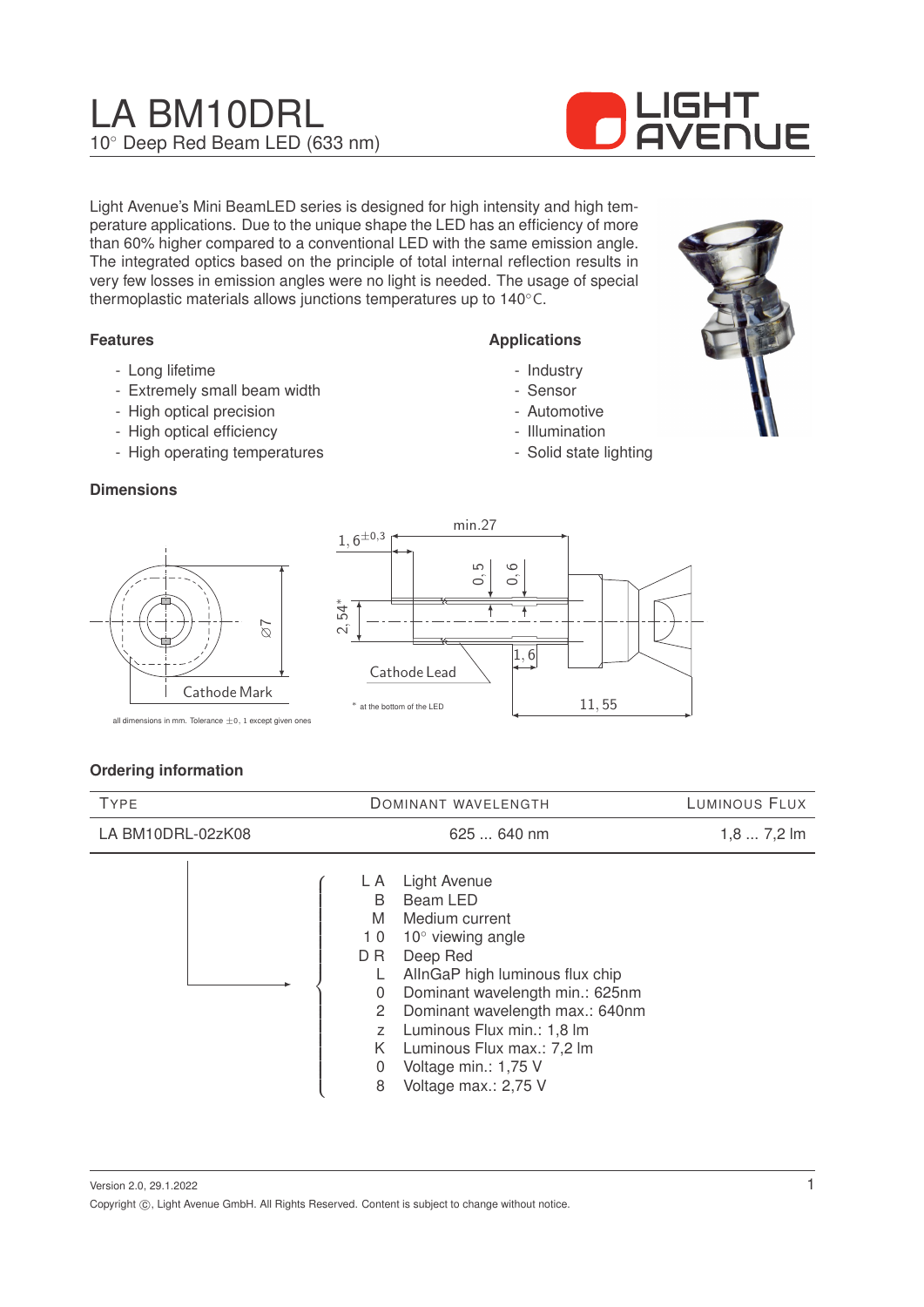

## **Electro-optical characteristics (T\_A = 25^{\circ} \text{C}</math>)<sup>2</sup>**

|                                                                                                                           |                              |                              | MAX.               | Unit                                 |
|---------------------------------------------------------------------------------------------------------------------------|------------------------------|------------------------------|--------------------|--------------------------------------|
| $I_f = 50 \text{ mA}$<br>$I_f = 50 \text{ mA}$<br>$I_f = 50 \text{ mA}$<br>$I_f = 50 \text{ mA}$<br>$I_f = 50 \text{ mA}$ | 1.8<br>1.75<br>625           | 4<br>40<br>2,10<br>633<br>20 | 7.2<br>2,75<br>640 | Im<br>cd<br>V<br>nm<br>nm<br>$\circ$ |
|                                                                                                                           | RMS<br>$I_f = 50 \text{ mA}$ |                              | 10                 |                                      |

# **Maximum ratings (** $T_A = 25$ °C)

| <b>PARAMETER</b>               | <b>SYMBOL</b> | CONDITION                 | <b>MINIMUM</b> | <b>MAXIMUM</b> | UNIT         |
|--------------------------------|---------------|---------------------------|----------------|----------------|--------------|
| <b>Operating Current</b>       | $1_{f,max}$   |                           |                | 70             | mA           |
| <b>Operating Pulse Current</b> | $I_{fp,max}$  | $t_p = 10 \mu s, D = 2\%$ |                | 100            | mA           |
| <b>Operating Temperature</b>   | $T_{op}$      |                           | $-40$          | 120            | $^{\circ}$ C |
| Storage Temperature            | $T_{st}$      |                           | $-50$          | 125            | $^{\circ}$ C |
| Junction Temperature           | $T_i$         |                           |                | 140            | $^{\circ}$ C |
| Reverse Voltage                | $V_{R.}$      |                           | 10             |                | V            |
| <b>Power Consumption</b>       | $P_{tot}$     |                           |                | 180            | mW           |

## **Binning** ( $I_F = 50$  mA)

| <b>DOMINANT WAVELENGTH</b><br>(NM) |      | LUMINOUS FLUX<br>(LM) |     |                | <b>VOLTAGE</b><br>(V) |            |      |      |
|------------------------------------|------|-----------------------|-----|----------------|-----------------------|------------|------|------|
|                                    |      |                       |     |                |                       |            |      |      |
| <b>Bin</b>                         | Min. | Max.                  | Bin | Min.           | Max.                  | <b>Bin</b> | Min. | Max. |
| 0                                  | 625  | 630                   | Z   | 1,8            | 2                     | 0          | 1,75 | 1,95 |
|                                    | 630  | 635                   | A   | $\overline{c}$ | 2,25                  |            | 1,85 | 2,05 |
| $\overline{2}$                     | 635  | 640                   | B   | 2,25           | 2,5                   | 2          | 1,95 | 2,15 |
|                                    |      |                       | С   | 2,5            | 2,8                   | 3          | 2,05 | 2,25 |
|                                    |      |                       | D   | 2,8            | 3,2                   | 4          | 2,15 | 2,35 |
|                                    |      |                       | Ε   | 3,2            | 3,6                   | 5          | 2,25 | 2,45 |
|                                    |      |                       | F   | 3,6            | $\overline{4}$        | 6          | 2,35 | 2,55 |
|                                    |      |                       | G   | 4              | 4,5                   | 7          | 2,45 | 2,65 |
|                                    |      |                       | H   | 4,5            | 5                     | 8          | 2,55 | 2,75 |
|                                    |      |                       |     | 5              | 5,6                   |            |      |      |
|                                    |      |                       | J   | 5,6            | 6,4                   |            |      |      |
|                                    |      |                       | Κ   | 6,4            | 7,2                   |            |      |      |
|                                    |      |                       |     |                |                       |            |      |      |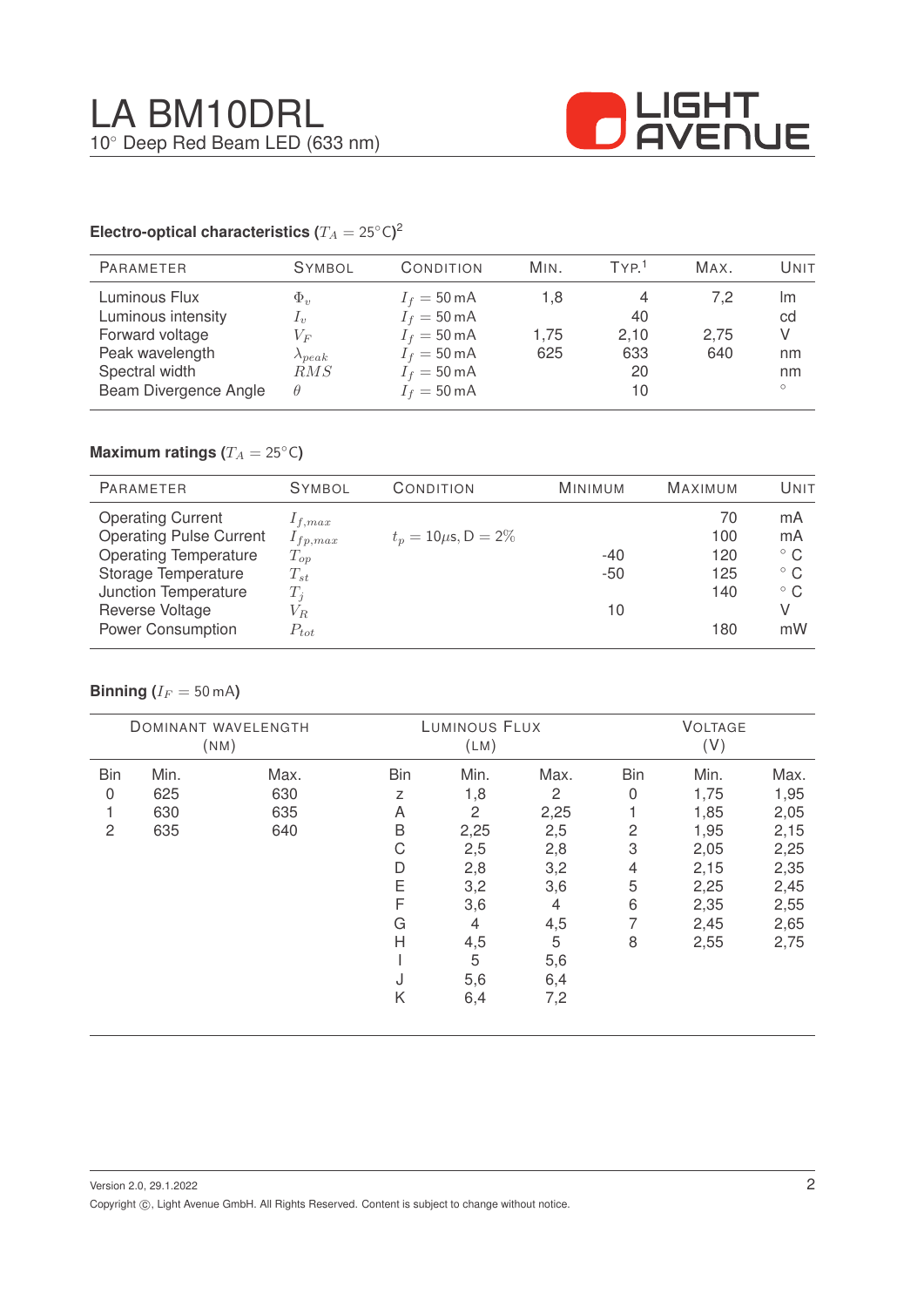

# **Thermal characteristics**

| PARAMETER                                 | <b>SYMBOL</b>        | <b>VALUE</b> | UNIT           |
|-------------------------------------------|----------------------|--------------|----------------|
| Thermal resistance junction ambient       | $R\Theta_{JA}$       | 180          | K/W            |
| Soldering temperature (3 seconds maximum) | $\mathcal{L}_{sold}$ | 260          | $\circ$ $\cap$ |

# **Recommended Solderpad and internal circuit**





#### **Soldering**

| <b>METHOD</b>        | SOLDERING CON-<br><b>DITIONS</b>                                                                   | REMARK (VALID FOR TTW AND LEAD FREE<br>SOLDERING)                                                                                                                                                                                                                                                                                                                                            |
|----------------------|----------------------------------------------------------------------------------------------------|----------------------------------------------------------------------------------------------------------------------------------------------------------------------------------------------------------------------------------------------------------------------------------------------------------------------------------------------------------------------------------------------|
| <b>TTW</b> soldering | Bath temperature<br>250°C, Immersion<br>time: within 5 sec.                                        | Soldering system: Very good soldering results<br>have been achieved on ERSA soldering sys-<br>tems at a bath temperature of 250°C and at a<br>feeding rate of 1.2 m/s.                                                                                                                                                                                                                       |
| Lead free soldering  | Bath temperature<br>260°C, immersion<br>time: within 3 sec.                                        | We recommend dosage of the soldering flux<br>with a spray fluxer or nozzle fluxer. If this is not<br>possible, one should pay attention to avoid con-<br>tact of the soldering flux and the LED body and<br>to keep the recommended preheat period.<br>We recommend to use a water based soldering<br>flux (e.g. Pacific 2007 interflux Electronics NV).<br>Do not use alcohol based fluxer. |
| Soldering iron       | 30W or smaller,<br>temperature at tip<br>of iron maximum<br>300°C, soldering<br>time within 3 sec. | During soldering take care not to press the tip<br>of iron against the lead. To prevent heat from<br>being transferred directly to the lead hold the<br>lead with a pair of tweezers while soldering.                                                                                                                                                                                        |

Actual solder profile may vary from the example given, and is very much depending on wave type, machine configuration, geometrical configuration, board shape etc. It is strongly recommended to optimize and

Version 2.0, 29.1.2022 Copyright  $\circled{c}$ , Light Avenue GmbH. All Rights Reserved. Content is subject to change without notice.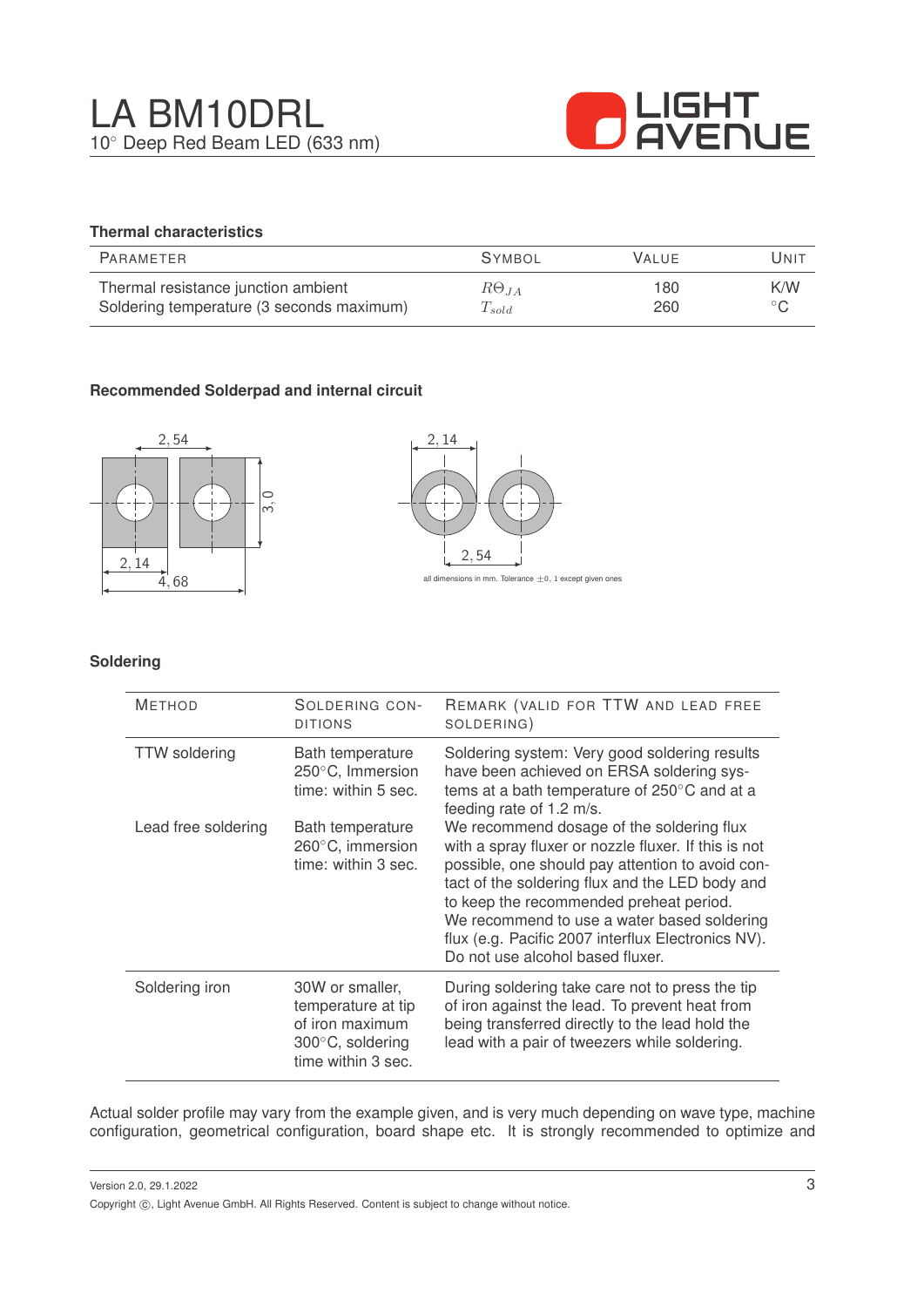



evaluate the actual soldering conditions carefully for each individual project before releasing the soldering process.

#### **Mounting**

- The lead should be bent at a point located at least 0.8 mm away from the package. Bending should be performed with base firmly fixed by means of a jig or radio pliers.
- Lead binding should be carried out prior to soldering and never during or after soldering.
- Locate the lead, ensuring correct alignment, thereby reducing stress to the LED.
- Due to thermoplastic encapsulant the LEDs are slightly more sensitive to the effects of stress during automatic mounting (such as mechanical stress within the package resin transmitted via the leads).
- The insertion pressure and clinching angle must both be minimized so as to minimize the leadcuttingstress and clinch stress applied to the LED lamps.
- Please evaluate the specific mounting process carefully for each individual project before actually using the automatic mounting machine to mount these LED lamps. Setting the best clinch angle and force may require experimentation when the automatic insertion machine is first set up.
- Please pay attention: The heat sink lead is also the anode lead at the same time. Metal pads on PCB surrounding the heat sink leads of the LEDs should be as large as possible.



Version 2.0, 29.1.2022 Copyright ©, Light Avenue GmbH. All Rights Reserved. Content is subject to change without notice.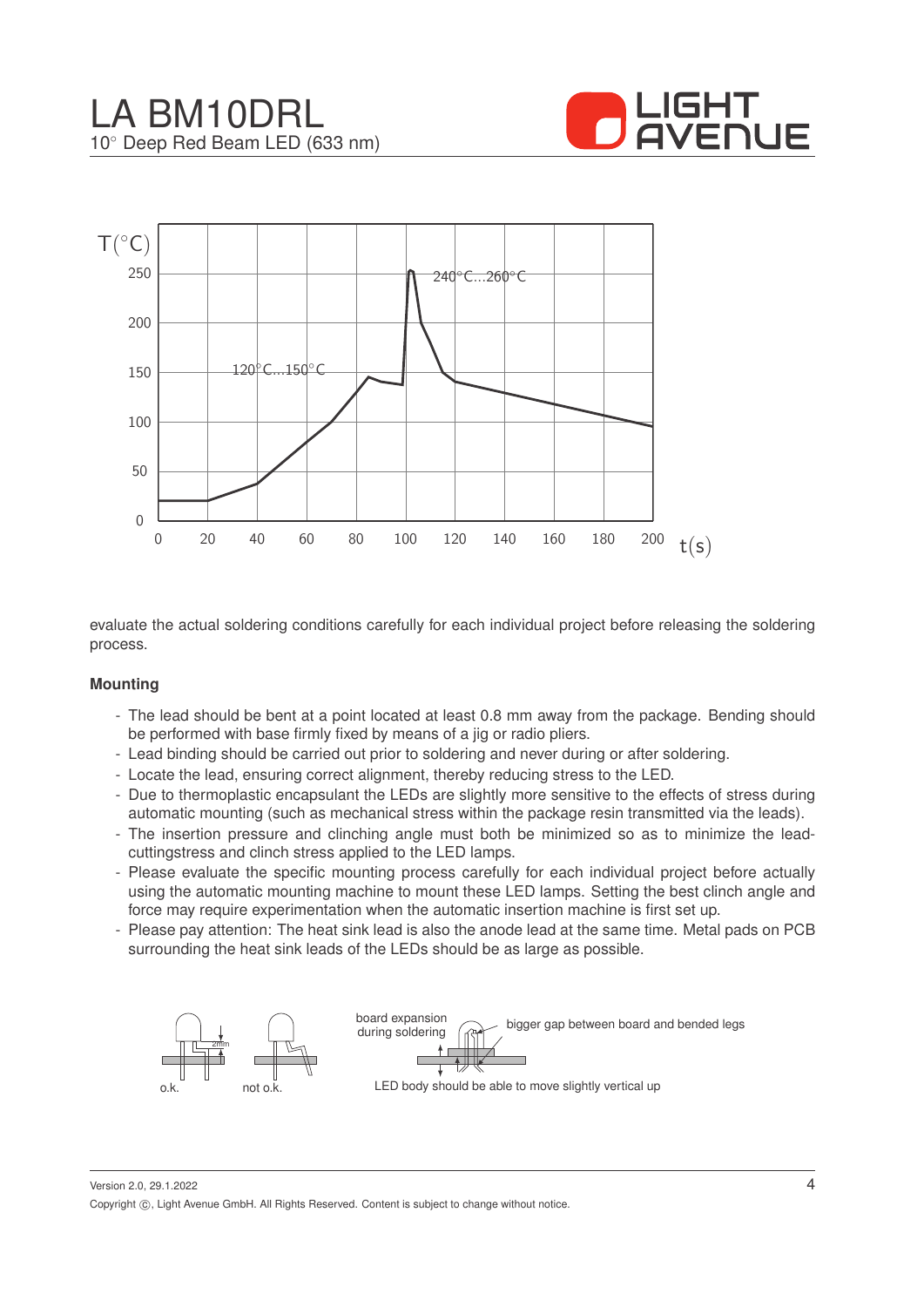

## **Cleaning and Coating**

Do not use untested chemical liquids, because they may cause crack formation or haze on the surface of the plastic body. When cleaning is required, refer to the following table for the proper chemical to be used (Immersion time less than 3 minutes at room temperature).

| SOIVENT           | <b>ADABTABILITY</b> |
|-------------------|---------------------|
| Water             | can be used         |
| Amonium Hydroxide | can be used         |

Should you intend to provide the LEDs with a conformal coating, please take care to use a water-based coating.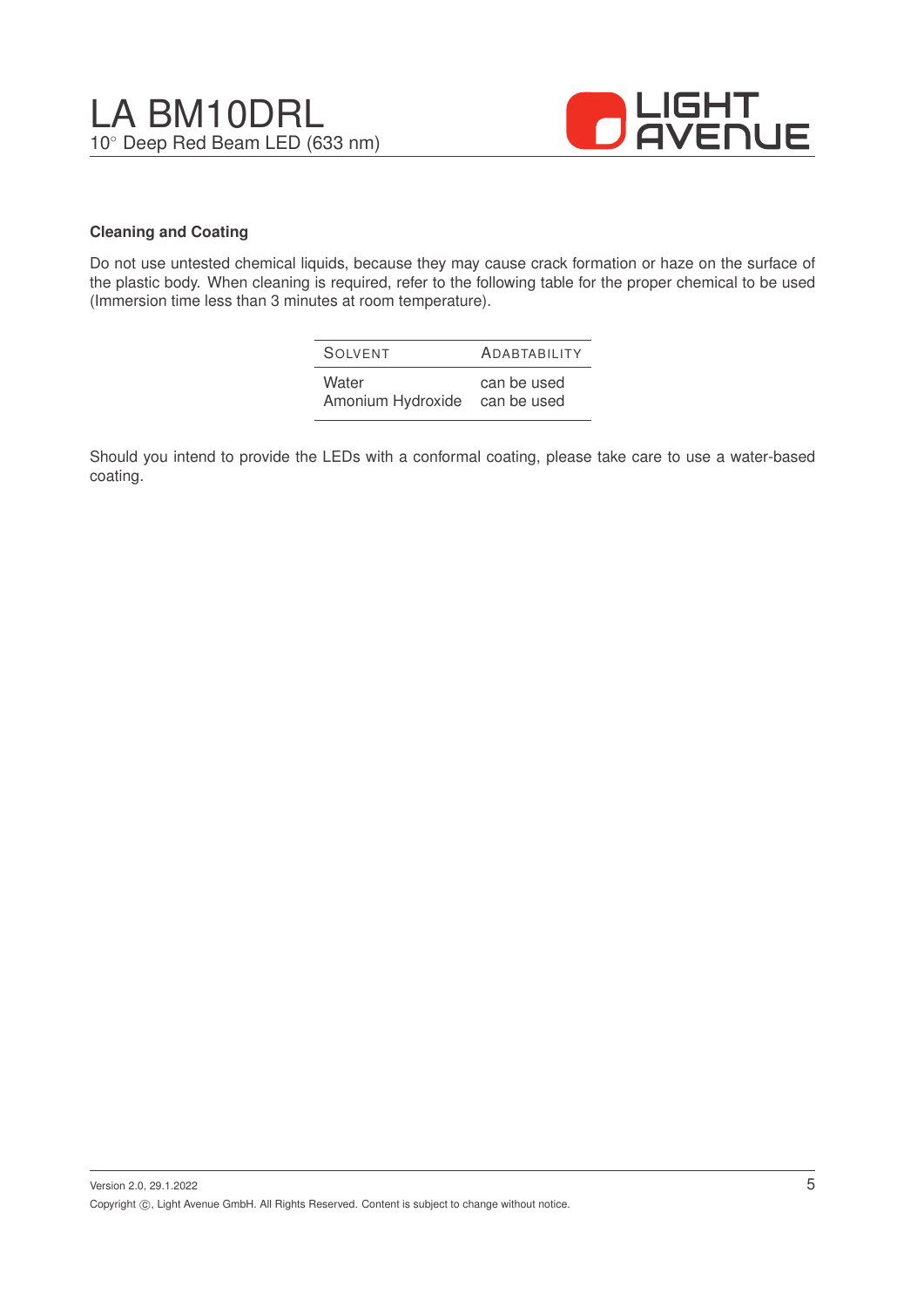

# Typical electro-optical data<sup>2</sup>



Version 2.0, 29.1.2022 Copyright ©, Light Avenue GmbH. All Rights Reserved. Content is subject to change without notice.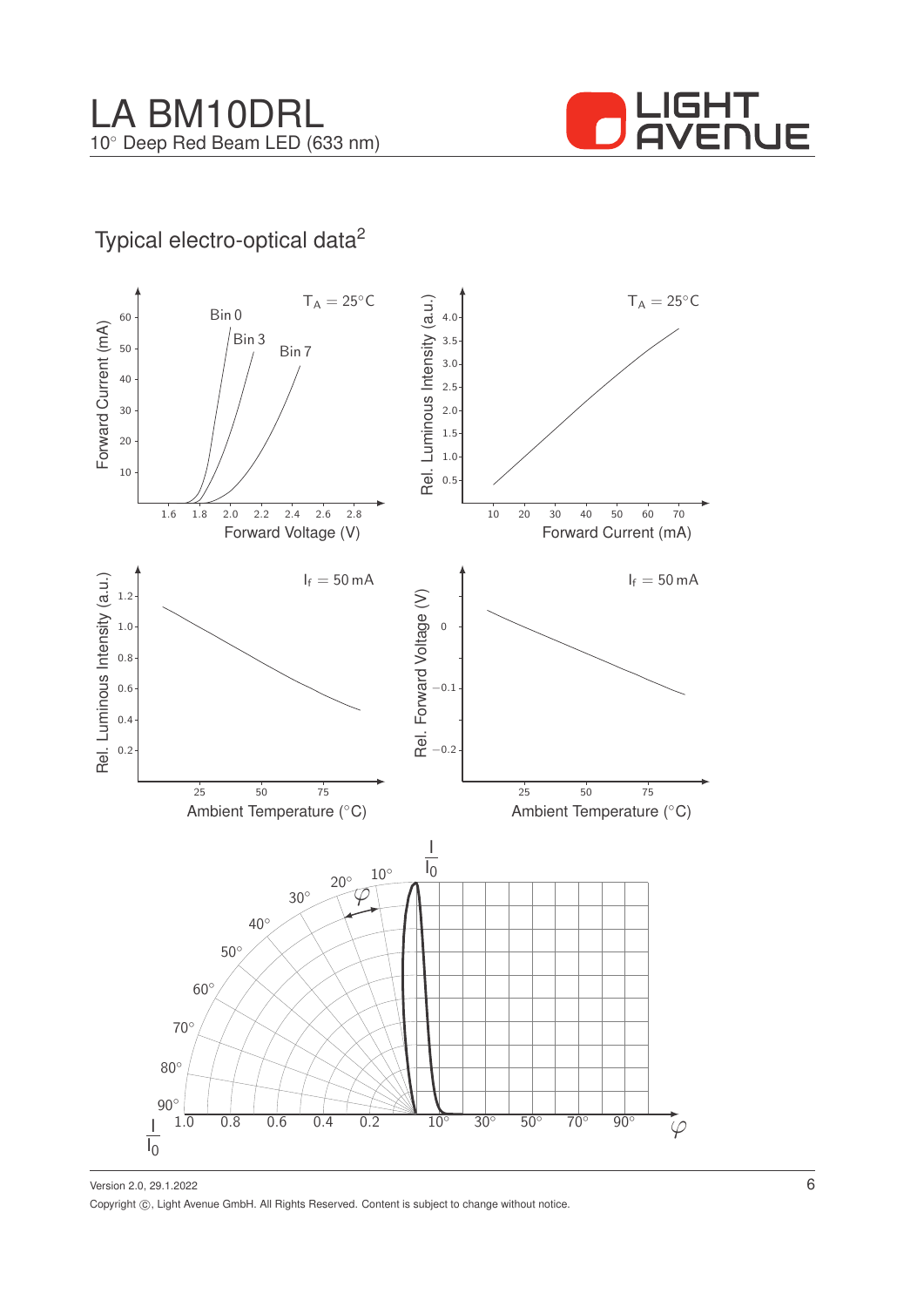

#### **Important Usage and Application Information**

Lead free product - RoHS compliant.

All products, product specifications and data to improve reliability, function, design or otherwise are subject to change without notice. The information describes the type of component and shall not be considered as assured characteristics.

Due to technical requirements components may contain dangerous substances. For information on the types in question please contact our Sales Organization.

The light output of the products may cause injuries to human eyes in circumstances where the products are viewed directly with unshielded eyes. LEDs can emit highly concentrated light which can be hazardous to the human eye. Products which incorporate these devices have to follow the safety precautions given in IEC 60825-1 and IEC 62471.

#### **Handling and Storage Conditions**

Please be careful when handling the products, particularly if an over-voltage exceeds the maxium rating. The overflow in energy may cause damage to the products. In addition these products are sensitive to static electricity. Customers have to take care when handling the products to ensure that the handling process is fully protected against static generation. Ensure that products are grounded and that the facility has conductive mats, antistatic uniforms and shoes. Antistatic containers are considered to be a good insurance against static electricity. The soldering iron point should be properly grounded. An atmospheric ionizer is recommended for use in the facility where static could be generated.

Storage ambient conditions for all LEDs in sealed packages must be within  $T_A = 10...40^\circ$ C and relative humidity < 60%. LEDs in opened packages must be used within 2 weeks after opening. Storage time under the conditions above in sealed packages must not exceed 24 months.

#### **Packing**

LEDs are packaged automatically with a quantity of 1000 or 2000 pieces into paperboard containers. Labels for identification of cathode and anode and with the lot data are placed on the box. The label shows company name and address, LED type, quantity, lot number, production date, machine number and the appropriate barcode. The box is hermetically sealed in a plastic bag for shipment.

#### **Returns and Complaints**

For complaints and returns of material a RMA-number is necessary. Samples for analysis purposes can be send to us without credit.

#### **Shipping Conditions**

If not otherwise arranged, the "General Terms of Business of Light Avenue GmbH" apply for any shipment. If this document is not familiar to you, please request it at our nearest sales office.